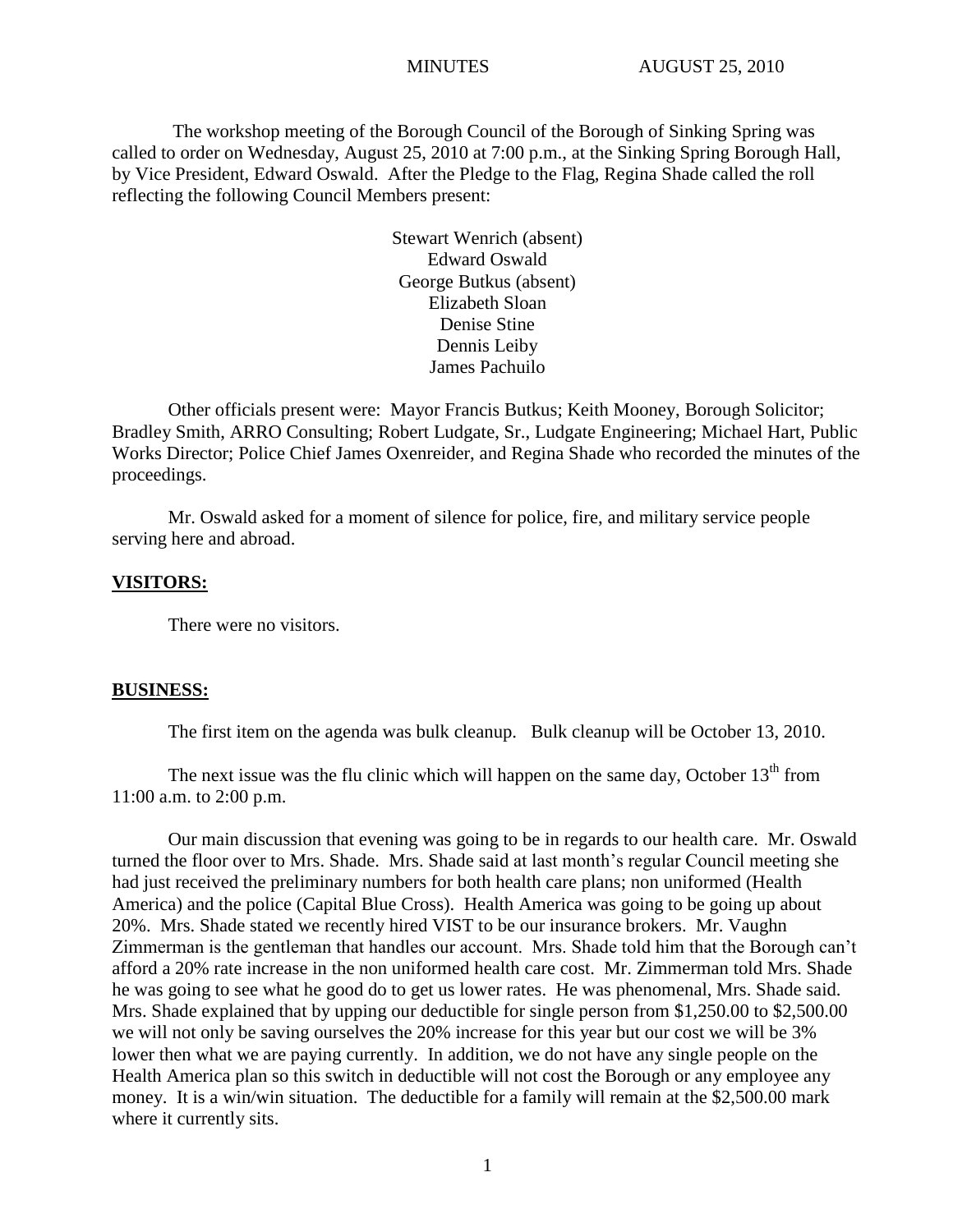Mrs. Shade stated are dental insurance is currently with Delta Dental and we pay both for this on the Capital Blue Cross bill. The Delta Dental Insurance is for both the non uniformed and uniformed people. Delta Dental has severed their relationship with Capital Blue Cross. So, we are going to need to get Delta Dental on our own. This means that each person, non uniformed and uniformed, will need to fill out a new enrollment form even though we are currently using them. She also showed Council on the forms that Delta Dental is still cheaper then Capital's new dental insurance. In addition, she has called several dentists in the area only to find out they don"t accept the new Capital dental plan. She explained that the new health care package has incorporated many if not all of the new health care reform bill requirements. Capital will also incorporate those requirements as well. Mr. Pachuilo asked if this needs to be done now since the renewal date is 10/1. Mrs. Shade said yes. Mr. Leiby questioned if we checked other plans and not just this one (1) guy. Mrs. Shade said he is a broker so he shopped all different plans. Mr. Mooney explained what a broker does and how he shopped our plans around. He said that he went to multiple vendors seeing who had the best price. Mr. Leiby wanted to know what vendors he went to. He was wondering if he got a kickback from these vendors or what. Mrs. Stine said he goes out and brings back the best possible prices he can. She works with him at Canarevon Township and she has 100% confidence in him. Ms. Sloan had a couple questions on this since she has been in this business herself. She wanted to know why we were only getting two (2) to choose from and the reason she is asking this is because she knows that Capital has the highest rates. Mr. Pachuilo said we are only talking about Health America. Mrs. Shade said that Capital Blue Cross is the police and we don"t have too much control over that since they are under contract. Ms. Sloan said she understands that. But it doesn"t seem like that much of a savings. She would like to know what vendors he called. Last year we had the same issue with Chet Perfetto and she is just not sure that this is the best. Mr. Pachuilo asked if for the next meeting Council could have that list. Mrs. Shade said sure but she wanted to caution Council that we need to get this into them now as the October  $1<sup>st</sup>$  deadline is fast approaching. Mr. Leiby said so you are waiting till the last minute and shoving it down our throats. Mrs. Shade said we are saving 3% over what we are paying this year; so we got rid of the initial 20% increase plus an additional 3% over what we are paying this year so we are saving 23%. Mrs. Shade felt this was outstanding. Mr. Leiby said in this day 3% don"t mean nothing. Ms. Sloan had a few questions. She wanted to see more than two (2) quotes. She would like to know what carriers he quoted because she knows that Gesinger in this area is very competitive. She said the increase was going to be 20% which Mrs. Shade said we aren"t going to pay that. Ms. Sloan stated it is averaging between 20% to 37% increase now; so you know you are going to be hit with an increase you just don"t know how much. Mrs. Shade said but we aren"t. Ms. Sloan said she understood that we weren"t but after Mrs. Shade said we weren"t going to accept that. She felt for him to say we are going to up our deductible to \$2,500.00 since we don"t have any single people is like five (5) minutes of work. She just wants to see that we quoted this thoroughly. Ms. Sloan said can we save more than 3%. Ms. Sloan stated she feels VIST should have gone to more brokers. Mrs. Shade stated she can ask him but her concern was that we are going to miss our deadline and then we won"t have any insurance. Mr. Oswald asked what our deadline is. Mr. Mooney said we need to start the paperwork soon. October  $1<sup>st</sup>$  is when the plan runs out. Mr. Mooney said we could probably wait till next Thursday for that decision. Mr. Mooney said her has been in this business and negotiated contracts; he looked at quotes he explained what our vendor does. Our vendor looks at the insurance we currently have; tries to get quotes from insurance providers that provide the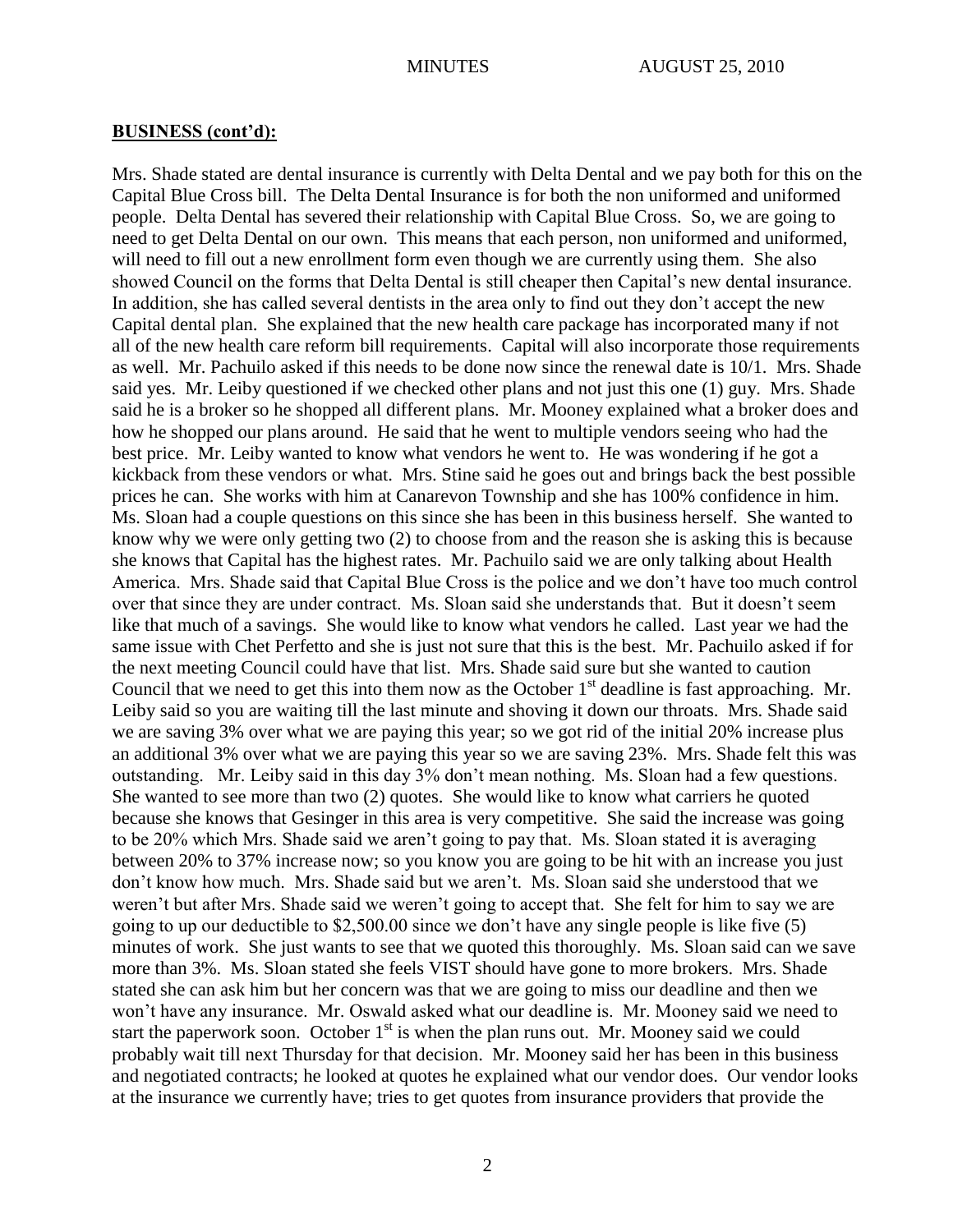same type of insurance or at least in the ballpark of what we currently have; but what he is not doing is going around because there is a bunch of fly by night guys out there who will provide health care coverage that is not equal to the benefits our employees currently have. He is comparing apples to apples unless you give him instructions otherwise. Mr. Leiby said that is what we are talking about. Mr. Mooney said Council hasn"t given him instructions otherwise. Mr. Leiby stated he wasn"t asked to give him instructions. Mr. Mooney said you hired him and without giving him any direction the only thing he is going to do is get you a quote that is something equivalent to the plan that you currently have. He isn"t going to go out and get your employees an inferior plan or a plan that offers less benefits unless you tell him to do that. Mr. Pachuilo said he did the quotes; he gave us the best. He presented us with the lowest price. Mr. Mooney said if you are driving a Lincoln, this guy isn"t going to go out and get you a price for a Hyundai. Ms. Sloan just wants to see the work behind it. (Everyone started talking became hard to hear). Mr. Oswald gaveled the noise and stated Mrs. Shade will not be able to hear what is said. He has heard some of the tapes and whenever everyone talks it becomes impossible for her to hear. He asked for one (1) person at a time to speak and to try and keep it civil. Mr. Oswald could understand what was being said. But he doesn"t know if it is worth the trouble to see the quotes from other companies if this is the best one (1). It was already presented. Mr. Oswald said we hired him by a 7-0 vote to do this job and now we are going to question him. He doesn't understand why we are doing that. He can see he is trying to save money and the deductible is going up but he is confused too. Mr. Leiby stated all she is looking for is the other companies' names. Ms. Sloan said Health America is usually good on dental and vision. Mr. Mooney said we are with Delta Dental now. Ms. Sloan said insurance companies will take as much money as we are willing to give them. Mrs. Shade stated she will ask Mr. Zimmerman for the information however he is going for surgery and she is not sure when he will be coming back. Mr. Mooney stated the Borough is actually lucky that we don't have a union for the non uniformed people. He said if you had a union there might not be a discussion. Mr. Mooney said that he (Mr. Zimmerman) is requesting a sit down with the police to see if they will move to Health America if Health America is going to be the choice. The police are locked into Capital Blue Cross because it is locked into their contract. That is one (1) of the other things that needs to be discussed tonight as to whether you are going to authorize Mr. Zimmerman and himself to sit down with the police and see if they are willing to switch to Health America to save money. Mr. Oswald stated since we are at an impasse with Health America perhaps we should move to the police and Capital Blue Cross. Mr. Mooney said since Council is not set on Health America are you going to authorize to negotiate Health America with the police. He continued if you are going to sit with the police it needs to start. You have to re-up by October  $1<sup>st</sup>$ . Ms. Sloan said the question to the police is, are you willing to renegotiate or not. If not that is closed. Mr. Mooney said they are going to want to see what you are offering as a package to replace what they got. Right now they are locked into the Blues; they are going to want to see that the package you are offering is the same or better. He continued if he has nothing to show them they are going to say, we're going to keep what we got. That will be it and the Borough will eat the increase. Chief Oxenreider said the problem last time was they didn"t have enough time. Mr. Mooney understood that. He said that Mr. Perfetto and Mr. Keller, of Barley/Snyder sat down with the police and they needed to give them an answer that night. They said no, because they didn"t have enough time to look at. The Chief feels they might not have a problem sitting down but give them some time. Mrs. Shade was concerned we won"t have enough time. Mr. Mooney said that is what he is asking for authorization to sit down with them. He said the police are going to ask for the terms of the package; all of the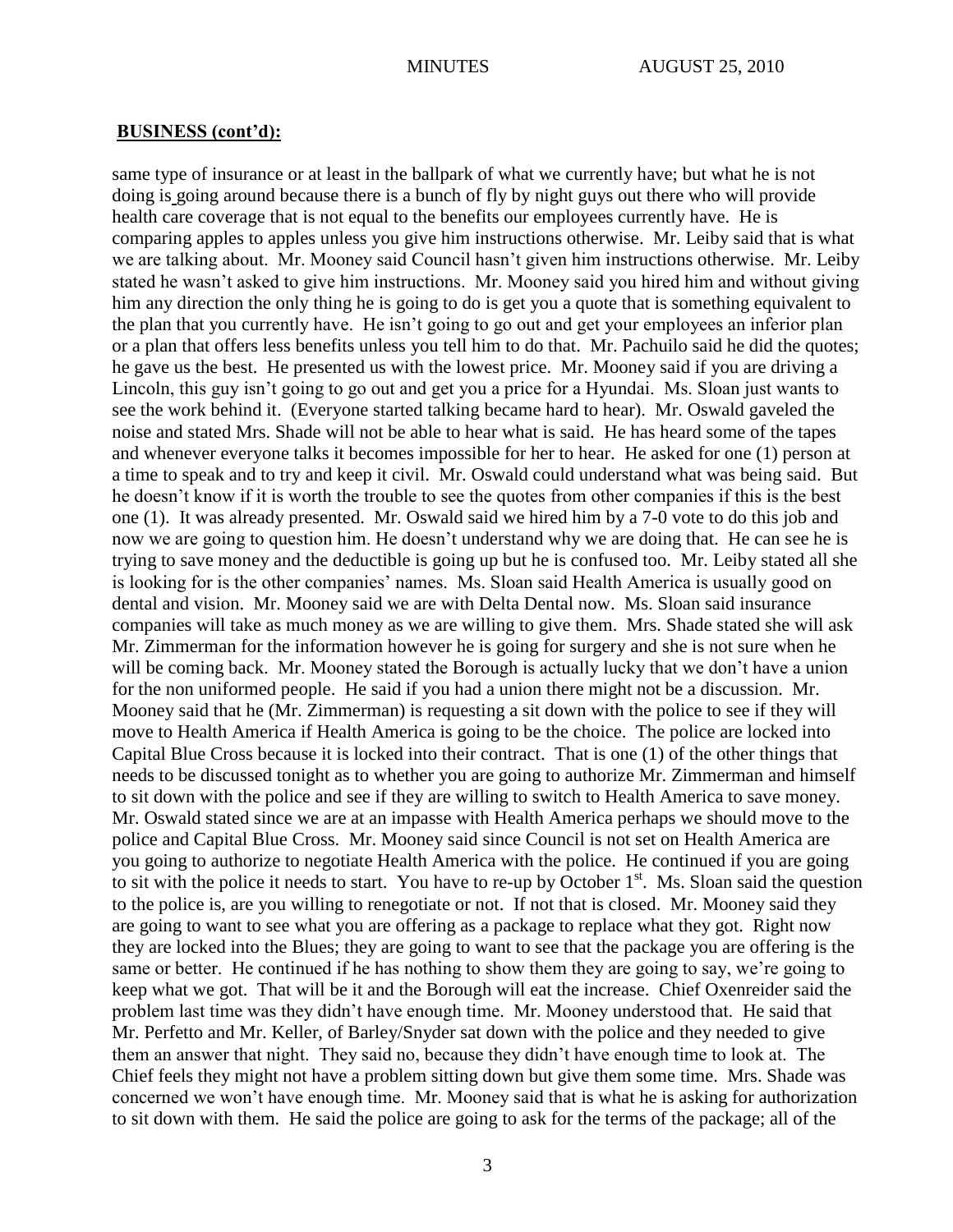insurance companies that handle municipal insurance have people that work with the municipal side and the union side. They are going to go to the union guy at Health America and show him the plan and he will make sure it is comparable to what they currently have. Mr. Leiby said that is all they are asking for on their side. He said you just said it; they have contacts with every company. Mr. Mooney stated that Mr. Leiby didn"t understand what he was saying. Mr. Mooney said when you get down to negotiating health care insurance; Mr. Leiby said he knew exactly what Mr. Mooney was talking about. Mr. Mooney said the health care insurance company, they have an employee who is on the union side and explain to the union from their perspective what that health care is going to be. Mr. Mooney continued when our union gets the information on that plan they will take it to that guy; they are going to have a sit down with him and make sure that it is comparable to what they currently have. They are saying they need time. If we wait till the middle of September, they aren"t going to have enough time to do that before October. Mr. Leiby said we are going to know this next week. Mr. Pachuilo said all that is being asked of us that evening is to authorize them to approach the police to renegotiate the insurance. Mr. Leiby said after we know the numbers. Mr. Pachuilo said no along with Mr. Oswald who stated we don"t have the time. Mr. Leiby thinks it is a waste of time. You are going to know the numbers next week. Mr. Pachuilo said no, we are talking a totally different package. We are now talking about the police not the non uniformed. Mr. Leiby said they want to know our side. Mr. Mooney said that is killing two (2) weeks. He explained how that will happen. Mr. Leiby said we aren"t going into negotiating till October. Mr. Mooney said no October  $1<sup>st</sup>$  is when the renewal takes place on our health insurance. They need time to sit down. Mr. Leiby questioned when does the contract open? Chief Oxenreider said it's not the contract; it's the contract with the health care provider. The contract is up at the end of 2011. Mrs. Stine said the health care contract goes from 10/1/10 to 9/30/11 and that is what we need to have set by 10/1/10. Ms. Sloan said this is like one (1) phone call she is asking for. Let say VIST has contacts with fifty (50) companies, they put it out. They want to look at Sinking Spring and police to all fifty (50). Three (3) to five (5) perhaps six (6) will come back and say they will cover a group this small. There are a lot that won't cover police so you are talking a minimal number of people. She just wants to make sure VIST is doing their job. Mrs. Shade stated that is fine for the non uniformed but if you don"t have a plan, how can you go and offer it to the police. Until Mr. Zimmerman gets back to us with the information, it is hard to…Ms. Sloan stated she just wants to see who he went out to. Mrs. Shade is concerned we have to switch to Delta Dental or we will all get Capital Blue Cross Dental. Those need to go in within the next week. She said as of now there appears to be no dentists that take Capital Blue Cross Dental as it is brand new. They contacted Mrs. Shade"s dentist and they don"t accept it. Mrs. Shade said we will be paying for dental insurance that no one participates in if we stick with Capital Blue Cross Dental. This is all tied up into our health care. The second issue is we want to approach the police we need to have them fill out all the applications, they must be submitted, and that takes time. Mrs. Stine believes it takes at least three (3) weeks to get all that information in so that come 10/1 our insurance is up and running. Ms. Sloan stated it isn"t three (3) weeks, it can probably be processed in a week. Mr. Mooney said if you don"t authorize some type of negotiating with the police you are killing two (2) weeks. Ms. Sloan is fine with that. Mr. Mooney said he is not lobbying either way; however he is just trying to lay it out to them so they know if it doesn't get done, why it didn't get done. We are going to lose two (2) weeks. He explained the time line. You are out the whole first week of September. A brief discussion ensued. Mrs. Shade explained the sheets. (They will become part of the minutes). Mr. Pachuilo said the only thing we are looking for is that negotiations start today the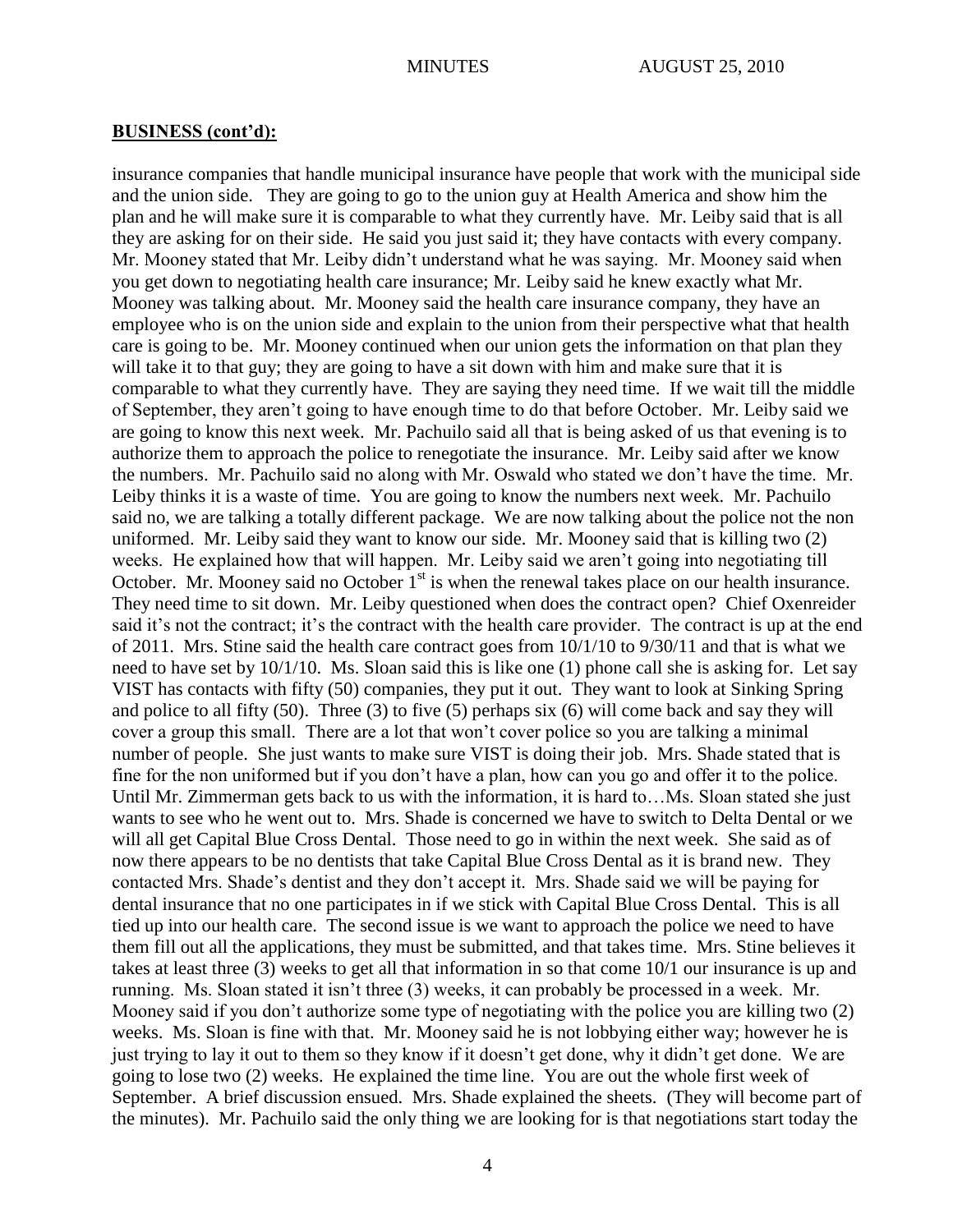numbers will be laid out in front of them. Mr. Leiby said to make a motion. Mr. Pachuilo made a motion to allow VIST to contact the police union and sit down and discuss their health care; seconded by Mr. Leiby.  $AYES - 5$ ,  $NAYS - 0$ ; motion carried. Mrs. Shade asked if they would like to see the same benefits. Ms. Sloan said yes; she isn't out to punish anyone but Chuck Perfetto stated a few years ago that no one ever looked at health care before. It is a big cost. Ms. Sloan said she proposes that we begin looking at health care in June next year. Mrs. Shade stated that we only get the proposed costs about sixty (60) days out. Mrs. Stine agrees. Ms. Sloan stated she does this for a living. Mr. Mooney said if you had a committee that can start to look at this stuff. Mr. Leiby said we don"t have committees anymore. If she was in charge of that committee that is what she would have done. Mr. Mooney said an ad hoc committee could be formed to look at this. Mr. Oswald said the reason there are no committees is because they were worthless. Everyone sitting at that table knows, every time we went around and asked for a committee report, there was no report. He sat out in the audience and heard "no report", "no report" with the exception of sewer and that is the only one needed. Mr. Leiby asked Mr. Oswald how long has he been coming to meetings. He has been coming since the '70's. Mr. Leiby said that committees did a hell of a lot of work. Mr. Leiby said if the committees did their work, there was no report to give. Mr. Oswald banged the gavel and said that was enough. Mr. Leiby said he was on committees and there was no reports to give; he was on committees for thirty (30) years. Mr. Oswald asked if Mr. Leiby was finished. Mr. Leiby said maybe. Mr. Mooney said if Council feels strongly enough about giving direction to their broker about what you want to shop around, if you had a committee of two (2) or three (3) that are actually interested in it and want to sit with him and give him direction then he can change what he is shopping for so when it is time to go out to the market he can shop it. (Everyone started talking.) Ms. Sloan said all she is saying is that health care is a big cost. Mr. Oswald said that no one is disputing it. Everyone knows health care is going up. Mr. Mooney said if you don't give him any direction you will be having the same discussion next year because you are saying what did he go out to quote for. He went out to quote for exactly what we have because Council didn"t give him any direction to do otherwise. Mr. Oswald said it is Council"s entire fault. Mr. Mooney said the reason he was talking about a committee was because all of Council can"t sit in a room and discuss it. It is hard to discuss this kind of thing at a regular Council meeting. Mr. Mooney again stated it is hard to negotiate your health care plan in public. Mr. Oswald said it is kind of funny that this is brought up the minute Mr. Wenrich is not at the meeting. He questioned why this wasn"t brought up when he is here. Mr. Leiby asked what Borough doesn"t have committees. Mr. Oswald stated we are now nine (9) months into this and not once was it discussed about no committees until Mr. Wenrich is not here. (Everyone starting talking it was inaudible). Mr. Leiby took a cut in his medical. He asked the Mayor and he also took a cut. Mrs. Shade stated she did what she thought she was to do. Mr. Leiby understood that. Mr. Leiby said we cut back in the office we should have committees to take the pressure off of Mrs. Shade with some of these things. Mrs. Shade said she was very happy when we went down 23% from what she first was quoted. Mr. Leiby said he was sure she was. She said she felt bad to which Mr. Leiby told her not to feel bad. Ms. Sloan said this may well be the plan she just wants to see the work. Mr. Oswald agreed. Mr. Oswald stated that we could be running into the time frame where it becomes urgent. Ms. Sloan said we should start earlier next year. Mrs. Shade said that we need to wait until the quotes come out for the insurance we have from our carrier. We only got the quotes on the day of our last Council meeting. Ms. Sloan said that was not Mrs. Shade"s fault but perhaps we could ask the carrier to get us those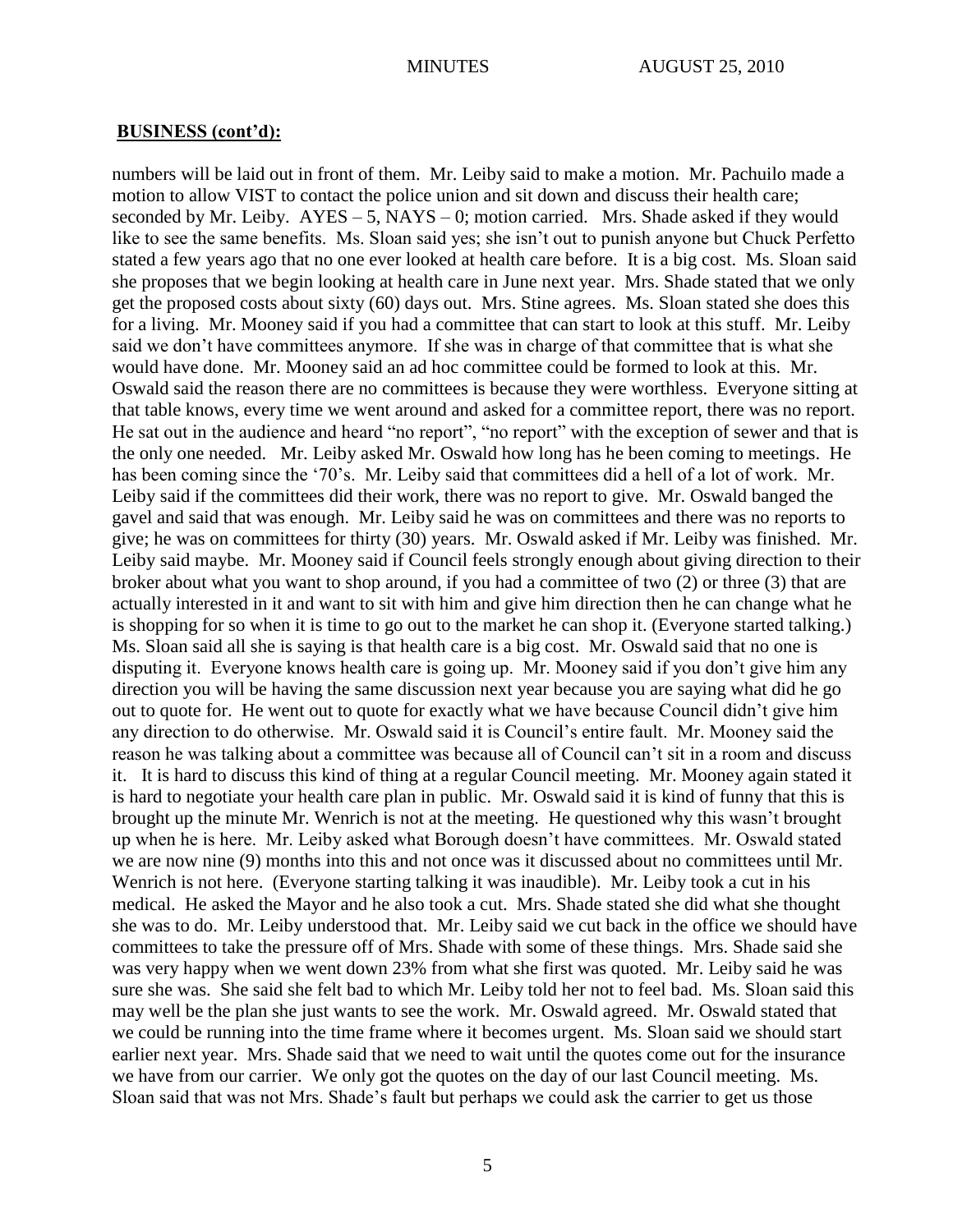numbers in June. Mrs. Shade doesn"t know if they can get them that early. Mrs. Shade told Council that when the numbers came in she wasn"t happy; she contacted Mr. Zimmerman and told him that those numbers won't do. He did his magic and again not only got rid of the 20% increase but by putting the single deductible up to \$2,500, while not affecting a single person, it lowered us another 3% saving us in essence 23% in our health care for next year. Mrs. Stine said there is a certain amount of days in our renewal period that those numbers will come out to your broker to start the process for the new year. Mrs. Stine believes it comes out about sixty (60) days before the plan expires. (Inaudible – everyone was talking). Mr. Mooney said we had one (1) more item in regards to the dental. He asked if Council was going to authorize the Borough Secretary to take the action necessary to enroll both the non uniformed and police in Delta Dental because Capital Blue Cross and Delta spilt. Mr. Leiby asked if we had to decide that. Mr. Mooney explained that she actually has to enroll the employees in Delta if the Borough is going to stick to Delta Dental. Everyone was talking. Mr. Mooney said she needs to enroll them. Ms. Sloan said we are meeting before that. Mrs. Shade said that the paperwork must be into Delta Dental by September 15<sup>th</sup>. Mrs. Stine made the motion to enroll the Borough employees, both police and non uniformed in the Delta Dental plan; seconded by Mr. Leiby. Mrs. Stine said that Delta Dental is no longer with Capital so we have to do that.  $AYES - 4$ ,  $NAYS - 1$  (Ms. Sloan); motion carried.

Mr. Oswald stated Mrs. Shade has done some work looking at tax information. Mr. Oswald stated it appears we will need to raise some revenue somehow. Mrs. Shade has broken it out by section. Mrs. Shade stated she broke the Borough into five (5) sections. She took the original Sinking Spring area, Milbeth Village, Columbia Court, Stonegate, and Brookfield Manor areas. (The paperwork will become part of the permanent record). Mrs. Shade requested Mr. Hart go to each of these areas and pick five (5) homes and get their assessed value. This came off the tax assessment map. First, Mrs. Shade calculated out the millage based on the 3.19 mils they currently pay. The current assessed value for the home on Woodrow is \$86,200.00. They pay \$274.98 currently for real estate taxes based on the 3.19 mils. Ms. Sloan questioned if that was per thousand. Mrs. Shade said no, that was for the entire amount. Ms. Sloan said okay. That is all they pay. With a one (1) mil increase they would then pay \$361.16 per year for a 1.25 mil increase it would go to \$382.73 a year for real estate taxes. She also asked Ms. White to get the average sewer bill for each of the properties for a month. Mrs. Shade took that number multiplied it by 12 and got their average sewer bill for a year. This house pays \$360.00 a year on sewer compared to only \$274.98 for their taxes. That is just the sewer; it does not include trash or anything else strictly sewer, Mrs. Shade said. The ones that have asterisks next to them pay more per year for sewer then they do for their property taxes to the Borough. They receive snow removal, 24 hour a day police coverage, library, park and recreation, administrative newsletters, street lights, street signals, all of those types of things for \$274.98 a year compared to sewer for \$360.00. She went on to say that she also took it a step further. She added up the assessed value of all five (5) homes; divided it by five (5) and got the average assessed value for that area. The average assessed value in original Sinking Spring comes to \$78,300.00. Mrs. Shade stated one time when she was speaking to the Mayor he actually gave her the idea of doing this when a former Councilperson who got upset because the sewer rates went up by 35%. Mayor Butkus told them to figure out what that 35% actually costs. Mayor Butkus told Mrs. Shade when it was actually calculated out, it came to about \$4.00. Mrs. Shade stated she did both a mil and a 1.25 mil increase. So based on these numbers a mil increase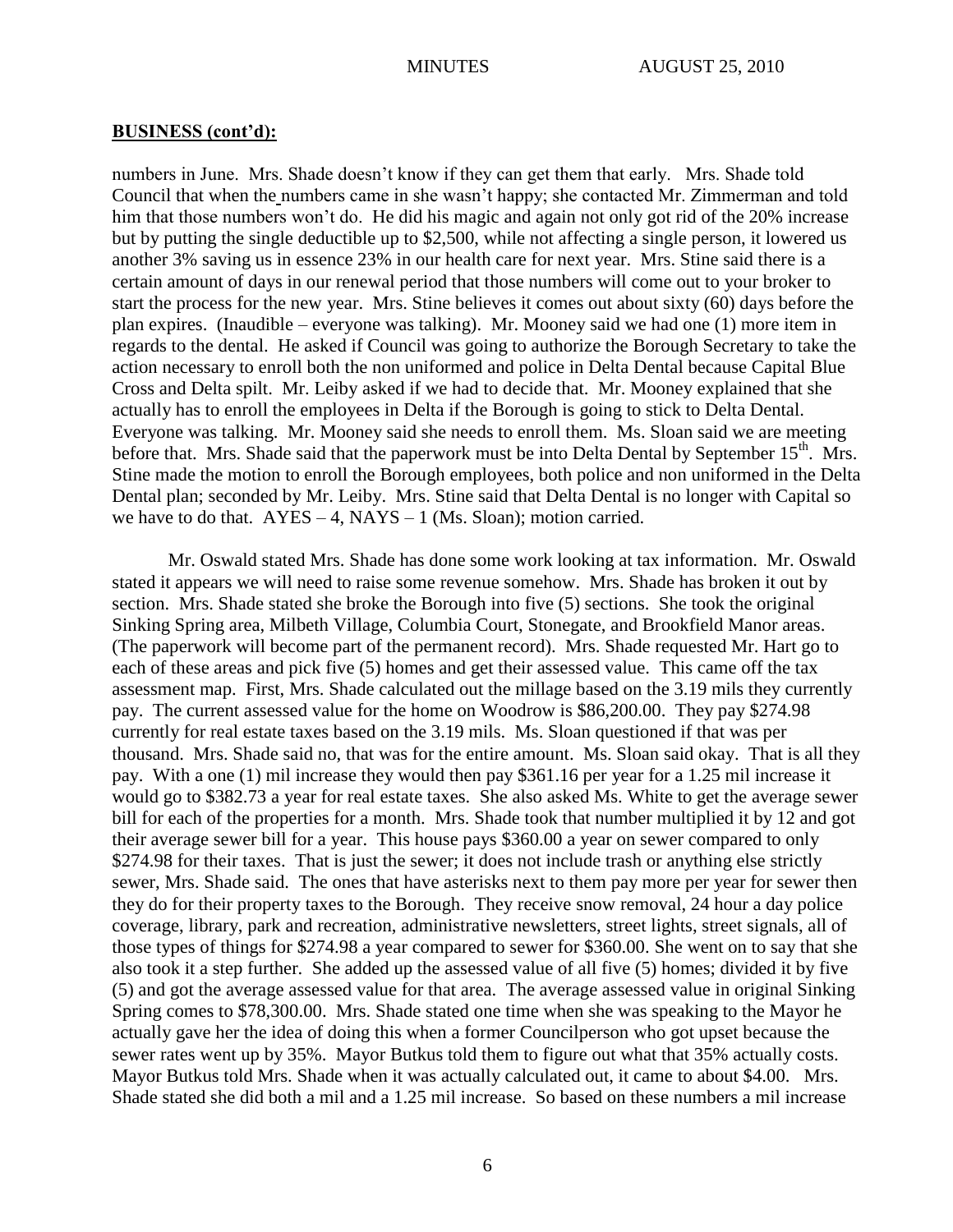would cost the average homeowner of \$78,300.00, an additional \$78.30 per year or \$19.58 per quarter or \$6.53 a month or .22 a day. A 1.25 mil increase would cost an additional \$97.87 a year; \$24.47 a quarter; \$8.16 a day; or \$.27 a day. Mrs. Shade did this for all of the areas. She stated again the ones with the asterisk pay more per year for sewer then they do for their taxes. Mr. Leiby asked Mrs. Shade to find out what the assessed value of the apartment building across from the post office is. Mrs. Shade stated she will get that information. Mr. Leiby wants to compare that value against what they are assessing the houses at Brookfield Manor at. Mrs. Shade stated she stayed away from commercial buildings and just stuck with homes. Ms. Sloan had a favor to ask. Ms. Sloan stated that we did a great job but by the time we are done we have 10, 14 copies could we number them as version 1. Mrs. Shade stated this isn't the budget. Ms. Sloan said she understands that but as we move forward if we could number them. Mrs. Shade stated she was hoping that Council could give her some guidance in establishing a millage rate or increase as opposed to her just randomly picking a number and then constantly adjusting the numbers. Ms. Sloan said she had two (2) comments and that was one (1). She feels Mrs. Shade is doing a great job with the budget it just gets confusing. The second point was that while it is good on some of them it doesn't make any sense on others. She said you can"t have a Winding Brook Drive because it is throwing your average off. The other (4) are fine. She feels you need to stay within the others. Mrs. Shade said no that is why you average them out. There are more expensive homes over there as well as probably some less expensive but again this is just the average. She said if you are truly thinking of a tax increase this just skews it. Ms. Sloan said a guy living in a \$115, 000 house is not on par with someone living in a (inaudible). Ms. Sloan said that a \$200,000 difference really skews the numbers. Mr. Pachuilo said he liked the sheets very much. He said it gives a real value to a homeowner. Mr. Oswald asked that there be no conversation other than the person speaking. Mrs. Shade said she will not be able to hear anyone if they are all talking. Mr. Pachuilo feels it is very useful and yes, averages can get a skew but he thinks it is really cool that once you start talking about a tax increase you can see that it isn"t really that expensive if you break it down the way she broke it down. Mr. Pachuilo stated there was just an article in the paper about a family from Brookfield that is in jeopardy of losing their home. He said times are tough for everyone it doesn't matter if you live in a half a million home or in an \$80,000.00 home. It does affect everyone that is why he believes in seeing the per day, per month is awesome. It actually shows those sitting in the audience what someone actually pays in the Borough for the same services. Mrs. Stine agrees, she thinks what Mrs. Shade has prepared is great. Mr. Pachuilo likes the sewer comparison. We had no problem, and he is just as much to blame as he sat in the audience and didn"t say a word as he was just one (1) person, of a 114% or 111% sewer rate increase; that didn"t even get a whisper but we are asking for a couple of cents a day or month to keep the Borough services up, we need to really start thinking about this. That sewer passed like nothing at 114% and roughly we are looking at perhaps a 30% increase for this. Mayor Butkus said he was taking a little watch on this. The people in Brookfield have a higher priced house seem to use more sewage. That does not bear out at all. If we compare original Sinking Spring with Brookfield, those numbers are not just that far out of whack. A discussion ensued. It was very loud and inaudible. Mr. Pachuilo questioned what could possibly be different between the house on Keller and the house on Woodrow. Ms. Sloan said a leak. Mayor Butkus said lifestyle. Everyone started talking again. Mayor Butkus said this is the real argument or problem came with past Councils. They were thick in the head. This is where they could not understand. As a person or two (2) people were in a house and they used this much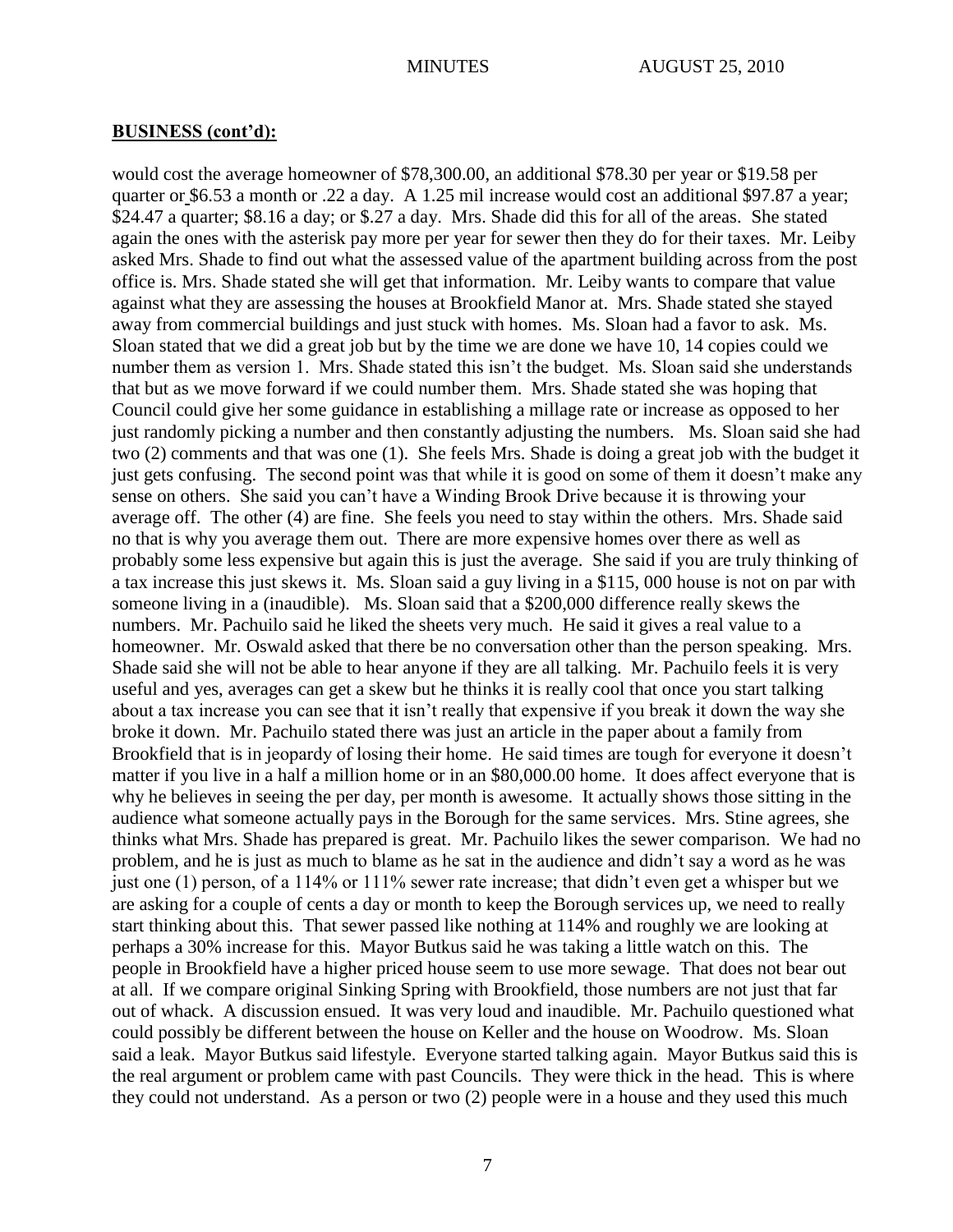sewage now a younger couple came in with a few kids and/or getting older and maybe having a medical condition that we must go to the bathroom more often and that is why we are using more more water and that is borne out by what is being seen here. Does it require that they use more washing because there are accidents and we have to flush them out like dirty linen and/or are they young families with a lot? There are some places where someone died. She uses a whole lot less. Mr. Pachuilo stated in sewer. Mayor Butkus stated we aren"t seeing more efficiency. Mr. Oswald believes we are over analyzing this. The reason he believes Mrs. Shade put this on there was because, this is only one (1) service we are providing and look at what they are paying however the taxes includes police stuff; we are going to have to buy a police car next year. The millage increase goes toward road projects. He believes that is why it was listed not to see how efficient some people are compared to others. Mr. Oswald said at least from the random sampling Mrs. Shade put together in most cases the tax burden is less than the sewer burden and you are getting far more services with your tax dollar then you are getting from your sewer dollar. You must think of this from a point of service perspective. Mr. Oswald said if we are trying to shrink Sinking Spring"s size of government which he isn"t sure you can do. Mr. Leiby said it makes sense to him. Mr. Oswald said we are a Borough of 4, 000 people roughly and you operating it on 25 people. Mrs. Shade said not even 25 people. The reason our taxes have remained low is because the government is small but we can"t go any smaller than this. He said look at other Boroughs this size you aren"t going to find any operating with as few people as our Borough does. Mr. Leiby questioned how many are in the office at Wernersville. Mrs. Stine said it's not just the office it's the whole Borough. You need to look at the entire Borough not just one (1) department; it's the police department, your public works department. Mr. Leiby said you can"t do anything with the police department because years ago they were smart enough to organize. Mr. Pachuilo said we have miles of roads. Mr. Leiby said streets were smart enough to organize but then they decertified so that"s their problem. Mayor Butkus said he has just one (1) comment. He asked if everyone received their copy of the Borough"s News. He said he won"t dwell on this but he asked if everyone read the article about Trevorton (or something like that, he said) Township. It is in the center of the book. They have a population of a little over 3,000. Before we get into a big ugly mess, he said it would behoove everyone on Council to read that thing. See what they did to get their cost under control. One (1) of the things they did is that they recognized they had an over abundance of overhead; over \$800,000.00 in debt. When it gets to that point it becomes overbearing. They tell how they tamed it. Mr. Oswald said we aren"t really encumbered on our General Fund. Money is needed. Mrs. Shade said after the last meeting the Mayor spoke to Mrs. Shade and said he had showed our financials to financial people and they said we were heavily encumbered on the General Fund side. Mayor Butkus questioned about our vehicle payments. Mrs. Shade stated we didn"t have any vehicle payments but due to the late hour she didn"t really pursue that issue as she was afraid there might be and she just couldn"t recall that info at that time. The very next day Mrs. Shade called our auditor, Reinhart and Company, and she said we are not heavily encumbered on our General Fund side. We are heavily encumbered on the sewer side with the upgrade. Mrs. Shade stated that Barbara Adkins of Reinhart and Company would be more than happy to talk with Council about this issue. Our loans are spread out over twenty five (25) years. Mrs. Shade said everyone has a copy of the audit. Mr. Leiby said when he was on Council before we had no line of credit. Sometime after he left Council and got back on we got a line of credit for a million dollars. Mr. Leiby said where are we now? Mrs. Shade stated we didn"t use the million dollars. Mr. Leiby said "thank God for that". Mr. Leiby said it should still be zero. Mrs. Shade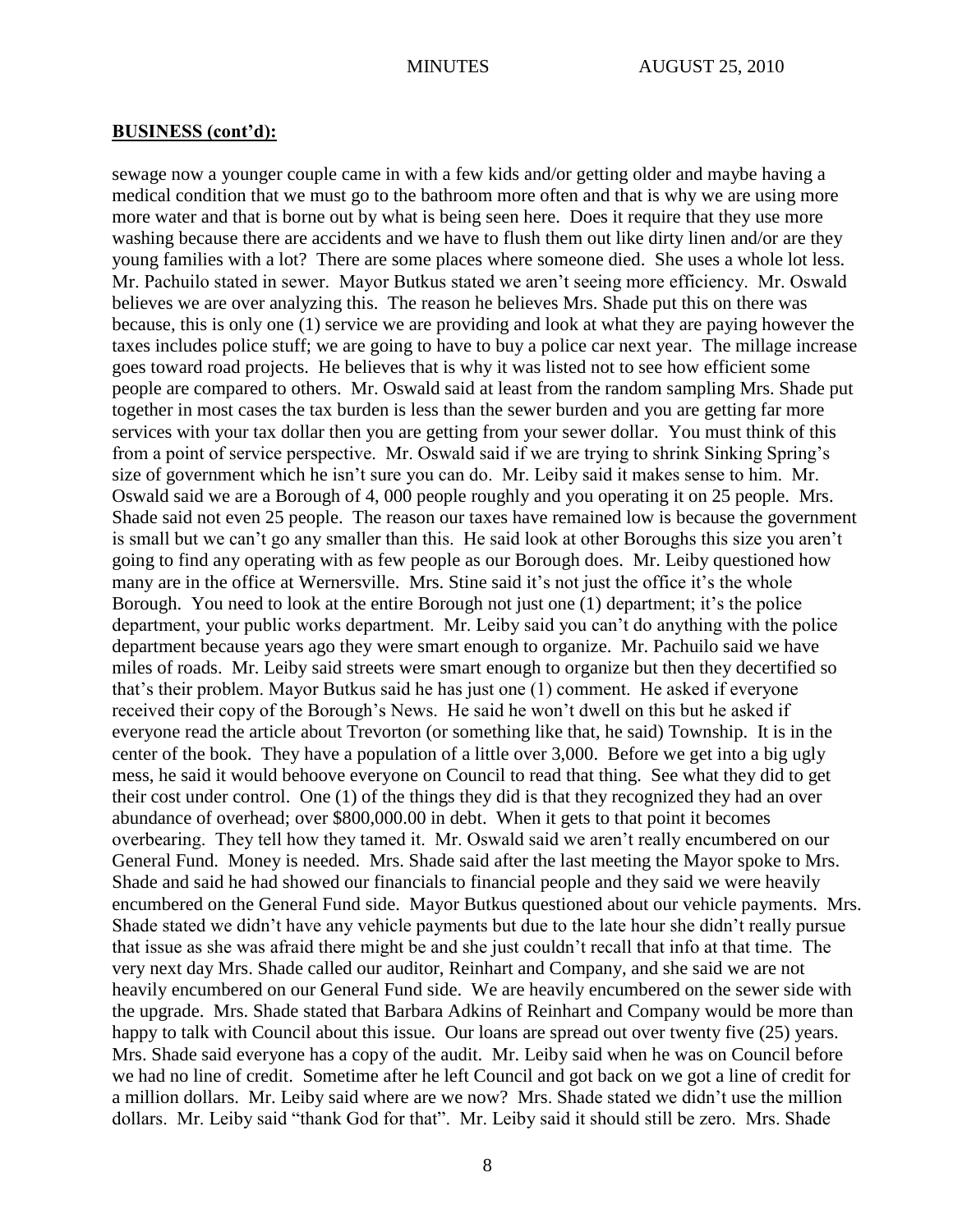said yes, but we have no capital fund. Mr. Leiby said so his grandchildren are going to have to pay this off. Mrs. Shade said they will be paying the debt off on the sewer plant too. Mr. Leiby said the sewer debt comes out of income. Mrs. Shade said yes, but the tax money is income as well just in the General Fund. Mr. Leiby said we are trying to save tax money. Mrs. Shade said we haven"t had a tax increase in almost ten (10) years. Mr. Leiby said we haven"t borrowed that kind of money. Mrs. Shade said we should have had an increase two (2) years ago. We shouldn"t have gotten the line of credit and we wouldn"t be in this mess Mr. Leiby yelled. Mr. Oswald said lets clear up one (1) thing about that line of credit; it saved us because we couldn"t pay our bills. Mr. Oswald stated we used that line of credit to pay our bills because of the whole budget mess last year. Mr. Oswald agreed Mr. Leiby"s point was valid but we made that mess so we borrowed out of it. That was our own fault because we couldn"t pass a budget. Mr. Leiby said he wasn"t on Council. Mrs. Shade said when we passed the 114% sewer increase two (2) years ago; Mrs. Shade was looking for a half to a mil increase. It was brought to us at the  $13<sup>th</sup>$  hour that our sewer rates need to be increased by 114%. Mrs. Shade said she couldn"t personally ask the residents to pay a 114% increase in their sewer rates and then turn around and ask them for a half to a mil increase on top of that as well. So, what Council at that time decided to do was not up the millage and went along with the sewer increase. Council the following year would need the mil increase. Well, Council did not give the Borough the mil increase so in order to pay the bills we needed money. What a municipality can do is since we don"t have a capital budget, we were allowed to Borough money but we needed to make a list of all the capital items we had purchased going back over three (3) years. These were items that we purchased out of the General Fund operating expenses not capital monies. So, what we were doing is reimbursing ourselves for monies we should have borrowed a while ago. This included police cars, the fire squad, etc. That money has kept us afloat. Ms. Sloan stated that money was related to the sewer agreement with Heidelberg that got held up and whatever. Mrs. Shade stated she didn"t know. She believed Mr. Schlott did the calculations for the 114% and she was not aware of the cause she just knew it was going up on 114%. Mrs. Shade was taken back by that percentage. She told Council that we could try and limp through another year. Mrs. Shade said she doesn"t want anyone to be homeless or not feed their children so she said she could try and forego the millage increase till the following year. She told Council if she could go back she would in a minute; she regrets not putting the millage through at that point. A discussion ensued to our debt. ( It was loud and I couldn"t hear). Ms. Sloan said how much did it cost to run the Borough last year? Mrs. Shade said probably about 1.5 million dollars. Mr. Oswald said two (2) people sitting at this table have very close ties with the sewer. He said he had a conversation with those people and he said it was like throwing a quarter in a jar. You are getting to flush your toilets. Mr. Oswald said what he hears from people is that he is not a property owner but he will be one (1) day when his grandmother passes away (he doesn't want that anytime soon) but he will be paying taxes and sewer. He wants to make sure that he is paying his taxes to the Borough of Sinking Spring not Spring Township. He thinks raising taxes is a terrible thing but when you aren"t making enough money what do you do? Mr. Pachuilo questioned borrow it? Mr. Oswald said exactly then we just become more encumbered. It is a vicious cycle. Mr. Leiby said what are businesses doing today? Mr. Pachuilo said closing; being bought out. Mr. Leiby said now you are talking. Mr. Pachuilo said we will end up in Spring Township. Mayor Butkus would like to see hard cold numbers. Two (2) things, he doesn"t think the number Mrs. Shade put out was the only loan we had. Mrs. Shade said it isn"t. What he would like to see is how much the Borough is paying in cold hard cash in interest a year. Mrs. Shade said you can see that on the financial statements you get every month in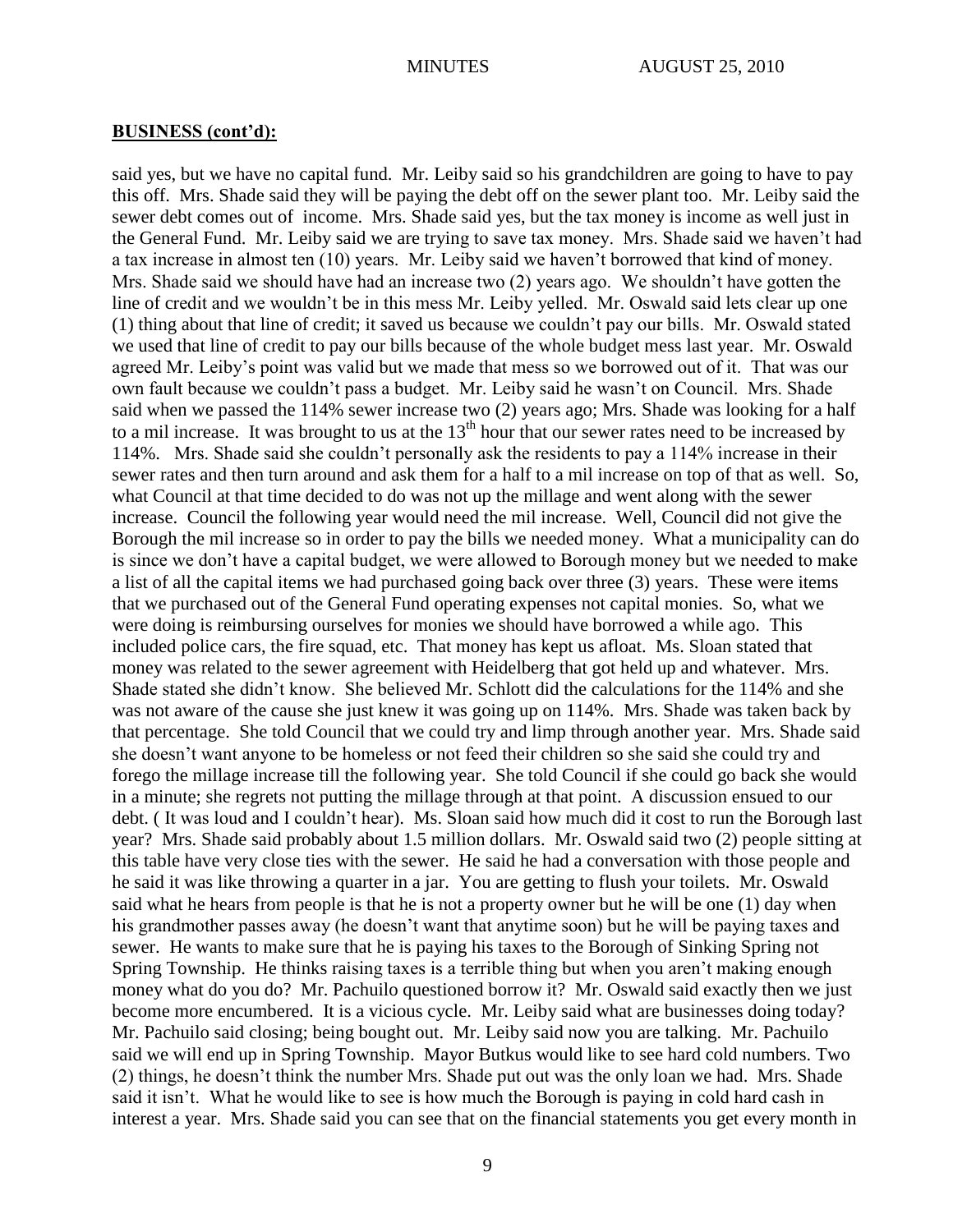your binders. It is on the treasurer"s report. Mrs. Shade said we have a loan for the DiBiasi stormwater project. We are paying PENNVEST for that loan. Mr. Ludgate said that was because of a screw up that was done years and years ago. That was preventing a lawsuit from DiBiasi because they got repeated damage from flooding that the Borough could have been held responsible for. We have a loan for the building. Mr. Oswald said if we don"t pay off the debt we currently have, we will be borrowing more to stay afloat. How else do we do that other than tax increase? Mayor Butkus feels the answer is in the article that he asked Council to read. Mayor Butkus said after they read it they must make some heartfelt decisions from what they glean from it each and everyone in their own mind. Mr. Oswald said what they did has no bearing on what we do. How are we going to pay it back? Everyone was again talking. Mr. Pachuilo feels we should discuss this now. He feels that Council needs to meet more than once a month to discuss this issue. Mr. Leiby said he doesn"t have the vote. Mr. Oswald asked Mr. Pachuilo if he would like to be on the committee to which Mr. Pachuilo said yes. Mr. Oswald asked Mr. Leiby if he would like to be on the committee. He said no, someone else can do the budget and he will sit there and argue with them. Mr. Oswald said that is why we want you on the committee so we can prevent this. Mr. Leiby said he was on steroids. Mr. Ludgate said Mr. Leiby made some valuable comments on the committee he served on and he feels he would be an asset to the budget committee. He asked Mrs. Stine and she will be on that committee as well. They agreed to meet at night as Mrs. Stine and Mr. Pachuilo work during the day. Mr. Oswald hopes that he doesn"t become what it became last year. Mr. Leiby said it will. Mr. Leiby said they had it figured out last year but they wouldn"t listen to them. Mrs. Shade asked Council for their rough ideas as she would like to start working on the budget. It is a good start, Mr. Pachuilo said. He said the budget basically tells you want you need to run your Borough. Everyone was talking again. Mrs. Shade said Mr. Hart needs to do street work, how much should we allow for that or are we cutting that out of the budget altogether. Mr. Pachuilo said no. Ms. Sloan said we need hard numbers. Again, everyone started talking inaudible. Mrs. Shade said are health insurance cost, raises, those types of things have a direct effect on the FICA cost, pension costs those types of things. These need to be established. Mrs. Shade said the Chief is due a 4.5% increase, the police are due a 3.5% increase that is a given. A discussion ensued. Mr. Mooney said everyone has a copy of the 2009 audit and that will be your starting point. Ms. Sloan feels there is a certain number that we should be able to run this Borough on. This is a small Borough. We need to have a target number below which we can operate this Borough and if we can"t shame on Council. She went on to say that this Council should be voted out and seven (7) new people put in that can run the Borough on that amount. The numbers are too soft. We need hard numbers. Mr. Oswald feels we need to have some carryover. Inaudible. Mrs. Stine questioned Mrs. Shade how much a one (1) mil increase would generate. Mrs. Shade stated based on the assessed value that the tax collector currently has it would generate \$893,494.87 in revenue. A 1.25 mil increase would generate \$947,250.02. Mrs. Shade sent Council an e-mail with some ideas on non essential services that could be cut to help save us money. We pay the library \$35,000 a year. We can do away with that. We can cut back on our recreation program. She suggested not doing away totaling with the program because that would put more kids on the street which could mean we would need more police presence. However we could shutdown Brookfield Manor altogether. We could cut back the amount of leaders from 4 full time and 2 part time to just 4 leaders. We can cut back and be only open from 9:00 a.m. to 1:00 p.m. and open only 3 nights a week as opposed to the four (4) and perhaps change the hours. We could do away with our Lighting of the Tree. She stated she would hate to do that to the residents but these are not essential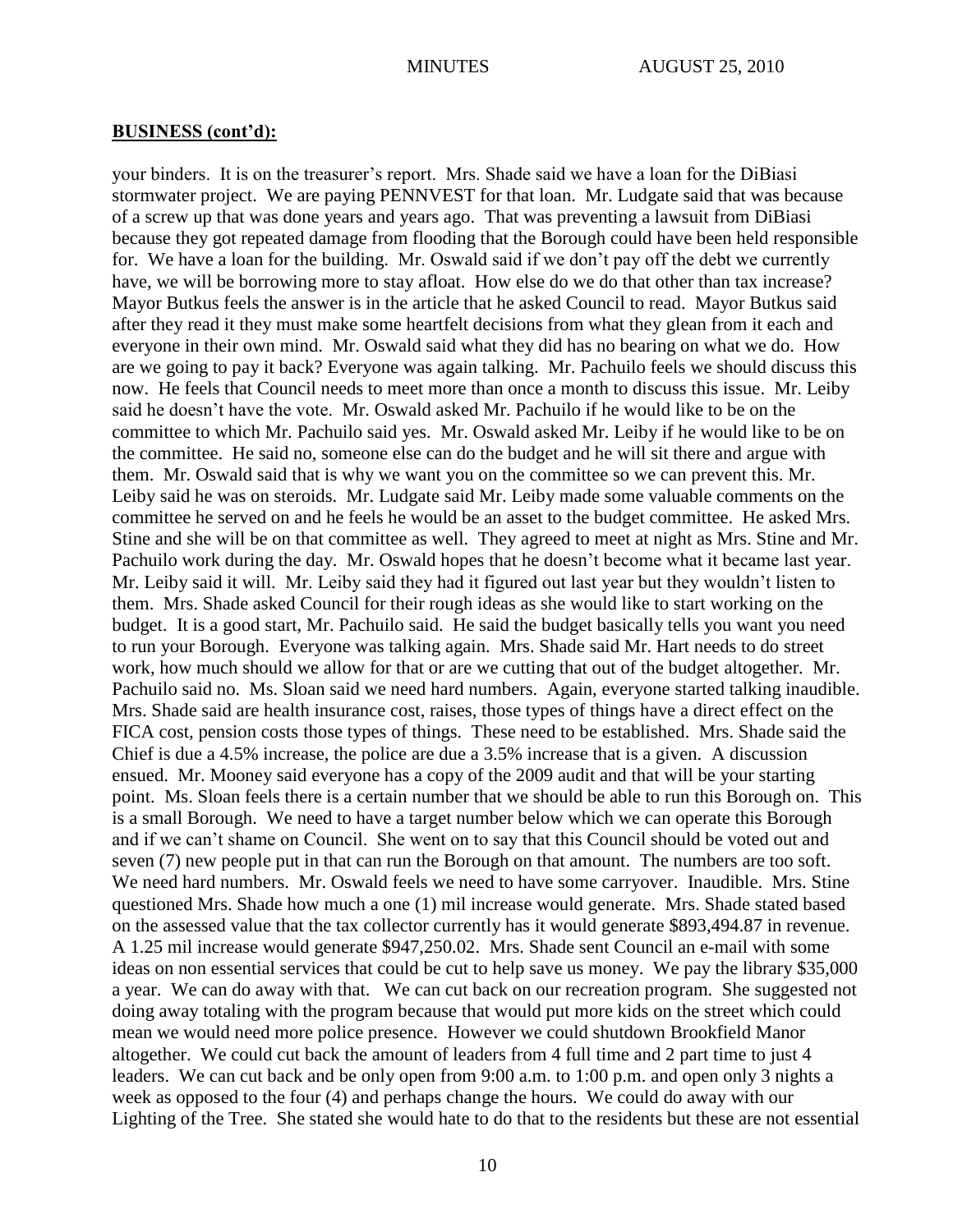services to the Borough. Mr. Leiby said are we closing the library or is he missing something. Mr. Oswald and Mrs. Shade said no. Mr. Pachuilo said this is probably one (1) of the only libraries that is supported by local government. Most of the other libraries are County ran libraries. Mr. Leiby said so they would make up the \$35,000 difference. Mr. Pachuilo questioned if the County could take the burden then. Mr. Mooney said the County will give them what they give them because they get an allocation from the State. There is a formula how it is given out. Mr. Leiby said you don"t want to screw the kids in this town. Ms. Sloan said she is not sure that we should take all the money away but there could be some cutting there as well. Mrs. Shade questioned where do you want this money to be cut from then. Ms. Sloan said you give us the hard numbers and they will look. Mrs. Shade stated everyone received a copy of the audit. Mr. Pachuilo said the County run libraries are very fine libraries. We donate a lot of money. Mr. Leiby said he feels they do an excellent job for the money we give them. Mr. Pachuilo said he isn't arguing that at all. He just feels we could get them off the Borough's books and put it on the County's books. Mr. Leiby said you make it sound easy. He continued on stating that"s like asking the Federal Government if the the State went democratic we wouldn"t have money for schools. Mrs. Shade said but if we need money to plow roads where should that money come from. Ms. Sloan said are there any big grants that the State has that we could apply for or perhaps at the Federal level. Mrs. Shade does a recycling grant. We get pension money. Mr. Mooney is not aware of any Federal grants out there that is just free money that is not borrowed or loans. Ms. Sloan said or matching. Mr. Mooney stated often times you must be doing some type of capital improvement work so if you aren"t going to do a street project then you can"t get the money. You must do public works projects to access the funds. Ms. Sloan said right. Ms. Sloan said we are doing the sewer right now so we are getting that money. Mrs. Shade we aren"t getting any grant money for the sewer plant. We have a PENNVEST loan for that. Mrs. Shade said we have to remember that we are going to be facing new requirements on stormwater and other areas as well. Mrs. Shade asked Mr. Hart to fill Council in on those areas as well. Mr. Hart said we are going to have to comply with these Federal mandates and it is going to cost us a lot of money. Mr. Leiby said can we volunteer to go to jail because I don"t think we should do it, screw "em. Mr. Hart said the biggest one (1) is the stormwater. Ms. Sloan said with this electric thing was Mr. Hart in touch with other municipalities because she knows there are a lot of rumblings to fight that. Mr. Hart said there is a lot but it is Federal so he doesn't know how much we can take away from it. There is no time frame on that yet. By 2012 another Federal mandate is that all of our traffic signs, regulatory traffic signs must be updated. The stop signs the size that we currently have to update if we can just unbolt and bolt a new one (1) on is \$55.00 each. We have shy of 200 of them, just stop signs. That is unfunded mandates that we must comply with. A regulatory sign is a stop sign, one way, do not enter, street name signs. All of them will need to be replaced by 2012. Ms. Sloan said the reasoning behind that is? Mr. Hart said the Federal Government says we have to change it. Mr. Pachuilo said it is just like them making us change the stormwater collection. Mr. Leiby yelled screw "em. It is the only way you are going to straighten those asses out then we can all go to jail. Mr. Hart said all diesel equipment by 2012 or 2013 will all have to be upgraded to the new standard for scrubbing the air, the after burners. Ms. Sloan said we have only one (1) or two (2) pieces of diesel equipment to which Mr. Hart said no, most of our equipment is diesel. There is no money out there for that. And that is all the old equipment. We can either replace the equipment or upgrade it. Ms. Sloan said that it will be grandfathered to which Mr. Hart said there will be no grandfathering we are going to have to meet the requirements. There are three (3) major mandates that we are going to have to comply with and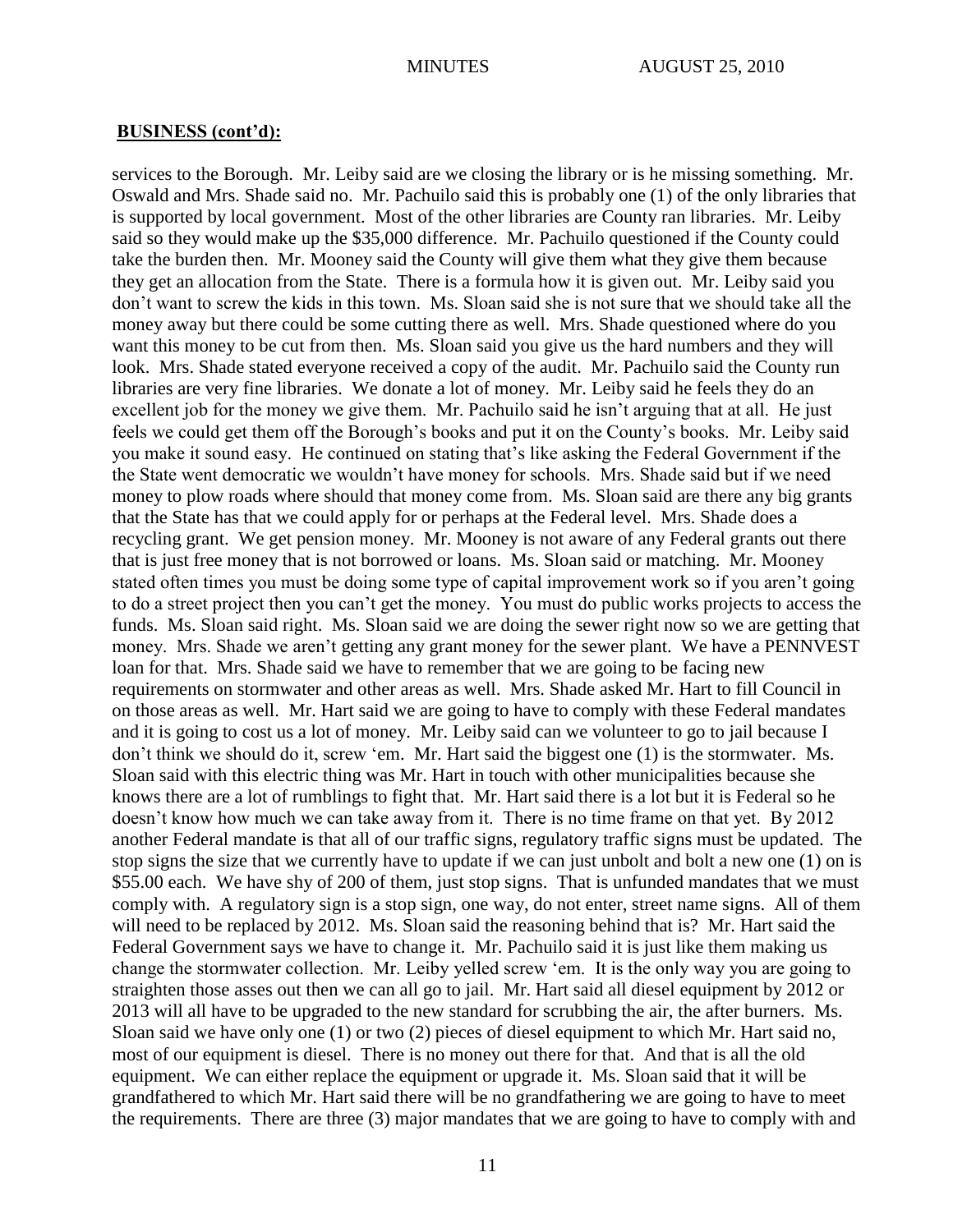they are unfunded. This is why we need to start building some type of capital fund to offset some of these expenses. Mr. Oswald said we must do a tax increase a little at a time so we don"t hit them up with an unbelievable one (1) the following year. Mr. Oswald said or we will be voted out. Mr. Leiby said they are all going to all be voted out because incumbents don't have a snowballs chance in hell to get reelected. Incumbents are out, Mr. Leiby said again. Mr. Pachuilo hears what the Mayor is saying about the older folks but if the costs are coming down on you, you have to generate the money somewhere. Everybody in the Borough is going to have to pay for it. This Borough, that borough, this town, that township it all gets passed down the line to the people that live there, Mr. Pachuilo said. Those people will pay for those services. The idea of living in a Borough is that you get more services, Mr. Oswald said. You are a smaller municipality. Mr. Oswald said everyone likes to bring up how low Spring Township"s taxes are. However, they have a larger area to draw on plus the services are not as good, Mr. Oswald said. Four (4) days to get your roads plowed; our residents would not tolerate that at all. Mr. Ludgate said one (1) of the grants that he recently looked into and didn"t apply for was because we are part of the Reading Urban Area, we came into a pool with a lot of major cities and we didn"t look strong compared to those big cities. Wernersville is considered a rural area however Sinking Spring is not. Some of the MS4 issues are based on whether you are in an urban area or a rural area Mr. Ludgate stated. Some of the area grants are based or where we are located. Ms. Sloan suggested we get rezoned then. Ms. Sloan said we just redid our Zoning Ordinance. Mr. Ludgate said that determination is made by the U.S. Census Bureau not by us. The new census data will need to be looked at because it might affect our eligibility for certain grants, Mr. Ludgate said. Mr. Oswald doesn"t think we are going down. Mr. Ludgate said it is based on density per square mile and some other issues. A grant is not a grant; you must look at the rules and how it is applied and some of the rules and how we must enforce them. Mr. Ludgate said EPA stated the rules and regulations are on the way. They aren"t even hearing the feedback from municipalities in this portion of PA. Mr. Leiby said they don"t hear nothin' in Washington; that's the problem. After November they might. Our DEP is resisting the Federal Government on this but they are not getting anywhere, Mr. Ludgate stated. The reason is because of the pressure others in the Chesapeake Bay areas are placing on them because they are directly affected. We don't abut the Chesapeake Bay but we are a source of pollution for them, Mr. Ludgate said. That is the reason for the stormwater regulations. He explained to Council how they think we are polluting the Chesapeake Bay. Mr. Leiby said he didn"t want to disagree with Mr. Ludgate but we are in the Delaware Valley. The rules for the Chesapeake Bay said you had to put fences around all the farms in Lebanon/Dauphin Counties and concrete walkways for the cows, Mr. Leiby stated. Mr. Leiby said so when you said Chesapeake Bay you actually meant the Delaware. No, Mr. Ludgate said he meant the Chesapeake Bay. But the problem is EPA has made a determination what they did over there we are going to do here. Ms. Sloan stated on the September  $13<sup>th</sup>$  signup for the Mass Mutual; she knew the time was setup for 11 to 5 but she got a call from the Mass Mutual lady and she is not sure who is to take the appointments but is it possible that we can get something set up with that because we can"t put anything up on the website till this is resolved. Mass Mutual told her that as an elected official it is not really appropriate for her to take the appointments although she is willing to do it. It is usually like a County or Local Official who took the appointment. She is not sure how we can work this out but she feels there are people in Sinking Spring that could take advantage of this. Mrs. Shade asked if she was looking for someone in the office to take the appointments. Mr. Mooney said he didn"t know off hand about this. Ms. Sloan said they did it up in the Allentown area and the Allentown area workers made the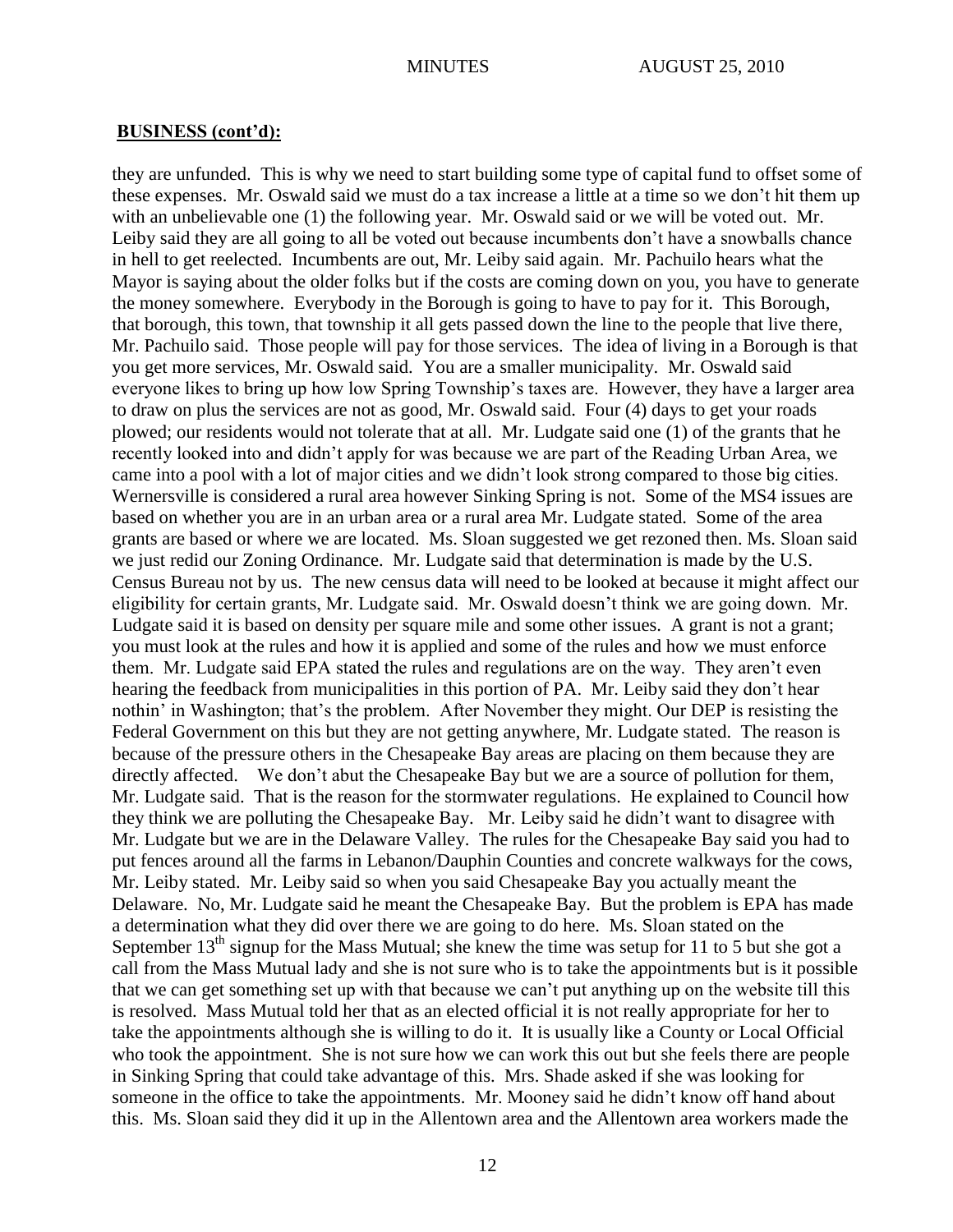appointments. It is a company offering free insurance to lower income working people. Mr. Mooney said he imagines you could sign a Borough employee to do however you only have three (3) office people. So you are down to two (2) for a day. Ms. Sloan said the calls will probably be around 25 to 30; it is not like you get slammed with a lot of calls. She just wants something on the website. Mrs. Shade stated Ms. White did get a phone call from someone about doing this but Mrs. Shade said at this point not to get involved that we need direction from Council. Ms. Sloan questioned if she stops by on Thursday if we can go over this. Mrs. Shade questioned if that person must sit over in the Council room the day of signup. Ms. Sloan said if we have 35 appointments that lady that called will come down. I would just have all the pamphlets and everything. She just wants to get something on the website so they can print the pamphlets, get them over to the Library and get the people in. Mrs. Shade again questioned what is this person to do? Ms. Sloan said they do all the work. They just need to set up the appointments, Ms. Sloan said. Mr. Mooney said if we have the manpower go ahead. Ms. Sloan said she will stop in on Thursday or Friday to talk about this. Mr. Oswald asked if there were any more budget issues before we move on. Mr. Pachuilo said between now and next week, he asked Mr. Leiby and Mrs. Stine to look at their schedules and come up with some dates where they could meet biweekly to start on working on the budget. Ms. Sloan said you are going to give us some hard numbers to look at. Mrs. Shade said you have the audit report to start with. Ms. Sloan asked if the Mayor was satisfied with the auditor's report to start with. The Mayor said all he does is accept or reject. Mr. Oswald said he really doesn't have much say in this as he is in charge of the police department. The Mayor said as a public citizen he has a right to speak just like anyone in the audience has. Mrs. Stine said that is the only place to start. Mr. Mooney said those are your only solid numbers at this time. Mr. Leiby said we make Mr. Pachuilo Chairman.

Mr. Oswald said the book sale is the  $14<sup>th</sup>$ ,  $15<sup>th</sup>$  and  $16<sup>th</sup>$  of October. Ms. Sloan made a motion to allow the Friends of the Library to use the basement for their book sale; seconded by Mrs. Stine.  $AYES - 5$ ,  $AYES - 0$ ; motion carried.

Mr. Ludgate stated they had asked to use the Borough Hall for the LUPTAP meeting.

Mr. Ludgate stated that there was a Terrace"s Annexation Plan that needs a time extension. It is Ludgate Engineering"s recommendation along with the Planning Commission that the Borough grant the time extension to December 3, 2010. Mr. Leiby made the motion; seconded by Mr. Pachuilo.  $AYES - 5$ ,  $NAYS - 0$ ; motion carried.

Mr. Ludgate stated they had completed the planning study draft which is required by LUPTAP. The draft is available on the internet to anyone on Council who would like it. If they would like to comment that can do so by September 7, 2010; they will take the comments in and make any last minute modifications and it will be presented to the steering committee on September 14<sup>th</sup> and if they approve it will be forwarded to DCED. Mr. Ludgate will send it to Ms. Sloan and Mr. Pachuilo.

Mr. Hart stated he is at the point now where he would hope Council would allow advertising for a new public works employee. Mr. Pachuilo made a motion to authorize Mr. Hart to advertise for a replacement on the road crew; seconded by Mrs. Stine. Mr. Leiby said we should wait till the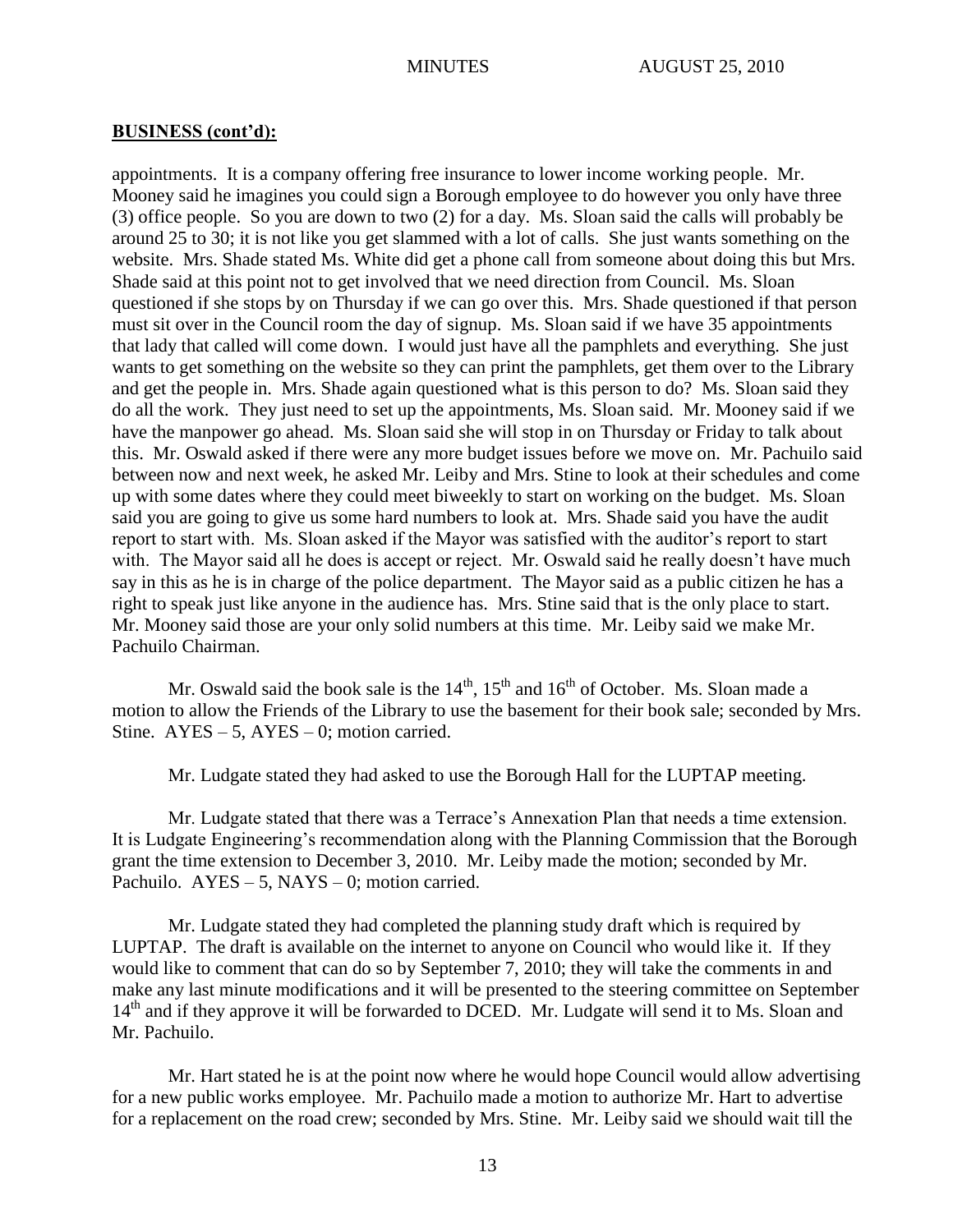budget is approved. He said it was a question. Ms. Sloan says she believes Mr. Hart makes a good point. We need people before the snow to which Mr. Hart said most definitely. Mr. Hart said we have the Brookfield roof to build which is going to be a major project; we are going right from there into leaf collection and then decorating for the holidays and then the snow. Ms. Sloan said at one (1) point it was discussed about putting Mr. Falter back in charge of things to free you up. She was wondering if that is something we would consider as it would free up Mr. Hart. Mr. Hart said he would like to address Council on that as that was an idea he had. Mr. Hart said he must go down to the garage every morning and get them started before he can start his day. Mr. Leiby said when he was in charge of the street committee they took care of those problems but now we don"t have a street committee. Mr. Pachuilo had a comment on what Mr. Leiby brought up. At least for this fiscal year the monies are budgeted for that position. Mr. Leiby said tough, tough union man. Mr. Pachuilo said the money is there now so the budget will decide if it is there for next year. Ms. Sloan said can we hire someone now part time and put them on a probationary period for ninety (90) days and when it is up if they are working out we keep them and make them full time. Mr. Mooney stated our employee handbook says they are on a ninety (90) day probationary period anyway. Ms. Sloan said that would be perfect. Mr. Oswald said you still need someone full time. Mr. Hart said that is correct. Mr. Pachuilo said this is full time. Mr. Hart said he hopes we are not looking at hiring someone for three (3) months then shipping him out and getting another person for the next three (3) months. Ms. Sloan again brought up about the Mr. Falter idea. Mr. Pachuilo asked what the rate of pay would be. Mr. Hart said that will need to be discussed. Mr. Mooney said he can bring the rate of pay to Council once he picks the qualified candidate. Mr. Leiby stated the rate of pay is not negotiable. Mr. Oswald said we are voting on just advertising for the position nothing else.  $AYES - 5$ ,  $NAYS - 1$  (Mr. Leiby); motion carried. Mr. Oswald was questioning if we want to make a motion regarding Mr. Falter. Mr. Mooney questioned Mr. Hart if he was bringing that to Council at this time to which Mr. Hart said he was not. Mr. Leiby said we will bring it up at next week's meeting. Mr. Leiby told Ms. Sloan he wanted to talk to her about that.

Mr. Brad Smith of Arro Consulting was next. He had a resolution to adopt a planning module for Terrace of Sinking Spring. This is to amend the official plan to allow the sewage to go in. Ms. Sloan questioned if they received a copy of that. Mr. Smith said that Mrs. Shade has copies. It is a DEP form that has to be filled out. Mr. Leiby questioned what had to be changed from the last time we went over this. Mr. Smith stated we have to do this because we are currently under a CAP (corrective action plan). We will be under this (Mr. Smith was inaudible due to Mr. Leiby speaking over him). Mr. Leiby said that happened since the last time we discussed this and now. Mr. Smith along with Ms. Sloan said no that we have been under a CAP. Mr. Leiby said there didn"t seem to be any problem last time we talked. Mr. Smith said back in 2008 we had a projected overload. Mr. Leiby understands. Mr. Smith said we must do a long form. Mr. Leiby said he figured it out, we should put it in the Spring line but no one would listen to him. Ms. Sloan asked for a copy after the meeting. Mrs. Shade said the copies were for DEP. Mr. Leiby said Spring would have never noticed it in their lines. Mr. Oswald said he was looking for a motion but it appears we aren"t ready for that. Mr. Pachuilo said a motion for what, just to have him fill out the application. Mr. Leiby had no problem making the motion. Ms. Sloan started to speak and Mr. Leiby stated that the motion is to let them tap into Spring's line. Ms. Sloan said we are to amend the resolution to which Mr. Mooney said no, we are moving to adopt the resolution to execute the